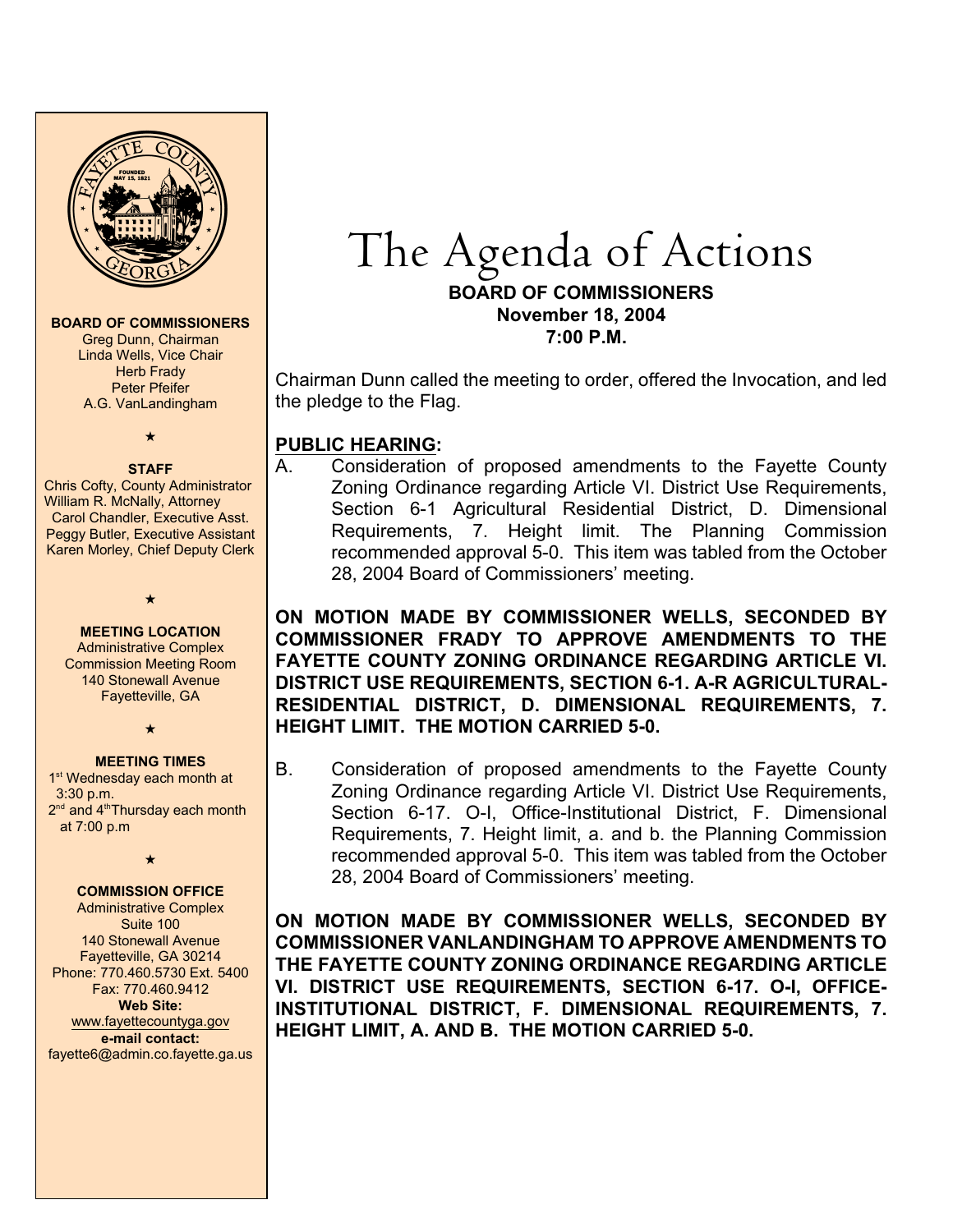**Agenda of Actions November 18, 2004 Page 2**

### **CONSENT AGENDA: ON MOTION MADE BY COMMISSIONER VANLANDINGHAM, SECONDED BY COMMISSIONER WELLS TO APPROVE THE CONSENT AGENDA AS PRESENTED. THE MOTION CARRIED 5-0.**

- 1. Approval of recommendation from Director of Purchasing Tim Jones to award bid to Wade Tractor Equipment for a utility tractor in the amount of \$25,113.75; and to award bid to Lashley Tractor Sales in the amount of \$7,632.10 for a Flail Mower.
- 2. Approval of request from the Sheriff's Department to transfer an insurance reimbursement in the amount of \$749.69 from the General Fund to the Sheriff's Department-Criminal Investigations Division budget account code 10030321-522233 for an accident involving a Fayette County departmental vehicle.
- 3. Approval of recommendation from Director of Purchasing Tim Jones to award Bid #492 to the low bidder Metro Asphalt Paving in the amount of \$60,816 for paving at McCurry Park.
- 4. Approval of minutes for Board of Commissioners meetings held on October 28, 2004 and November 3, 2004.

### **PUBLIC COMMENT:**

Members of the public are allowed up to five minutes each to address the Board on issues of concern other than those items which are on this evening's agenda.

**FAYE CAPERS:** Faye Capers discussed the needs of Fayette Community Options managed by the McIntosh Trail Community Service Board.

### **STAFF REPORTS:**

**EXECUTIVE SESSION:** Chairman Dunn requested an executive session to discuss one legal item.

**EXECUTIVE SESSION: ON MOTION MADE BY COMMISSIONER WELLS , SECONDED BY COMMISSIONER FRADY TO ADJOURN TO EXECUTIVE SESSION TO DISCUSS ONE LEGAL ITEM. THE MOTION CARRIED 5-0**

**LEGAL:** Chairman Dunn discussed a legal item with the Board.

### **STAFF WAS GIVEN DIRECTION ON THIS MATTER.**